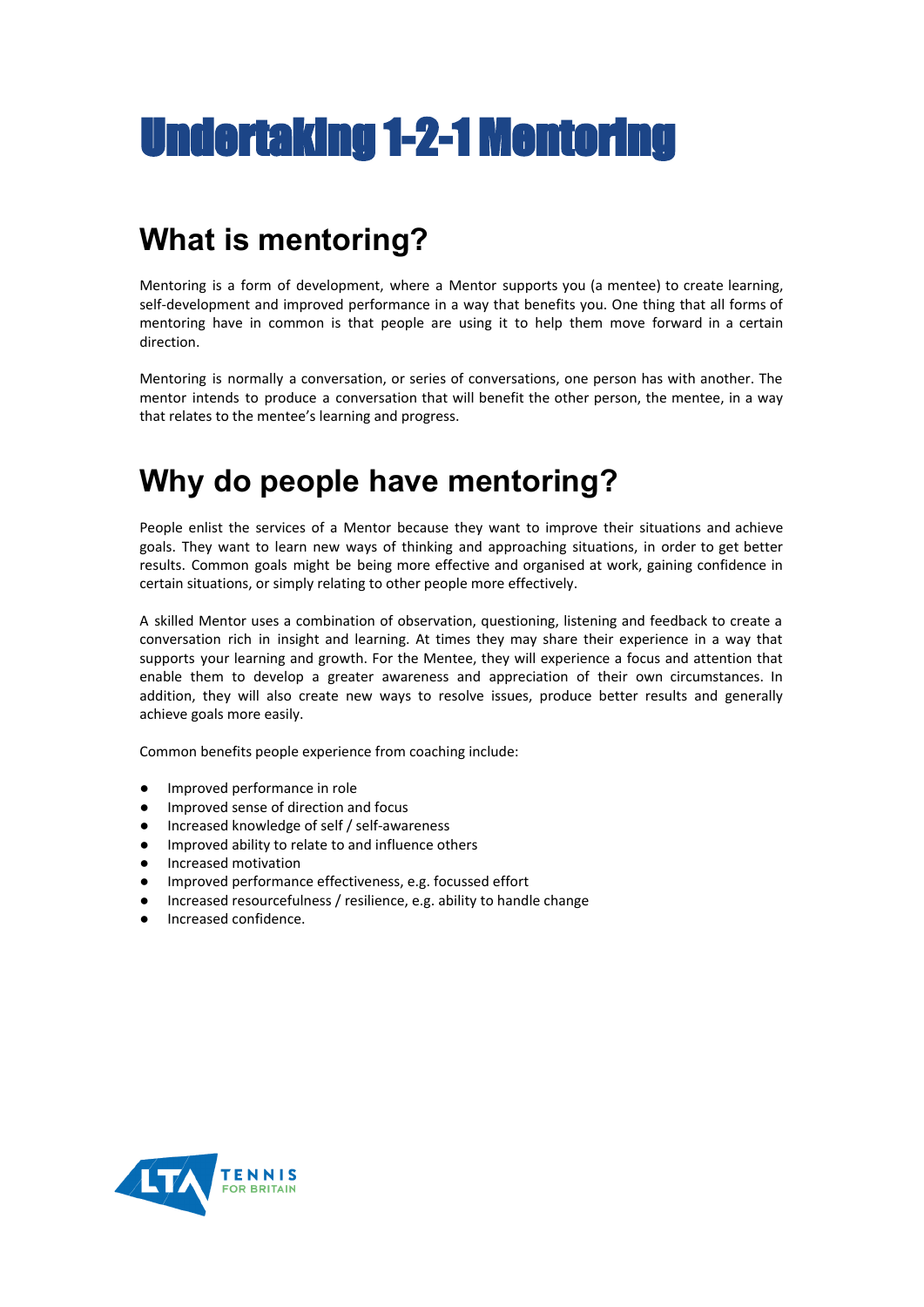# **What mentoring is not**

Mentoring is not any of the following:

#### ● **Structured training, e.g. classroom learning**

Structured training relates to a fixed agenda of learning, and a prepared approach to making that learning happen. For example, if you were being trained in a classroom to use a computer, the trainer would use a structured approach to making sure you learn a certain amount of information, within a certain time frame.

Mentoring follows a more flexible format, according to the mentee's objectives. Both the mentee and the mentor influence the direction and content of sessions. Mentoring also places real responsibility for learning on the individual and encourages learning to continue after the session.

#### ● **Therapy, psychoanalysis, psychotherapy**

Whilst Mentoring is not therapy, and should not be viewed as therapy, it does provide a viable alternative to people who may have previously considered some form of counselling to resolve a situation. For example, mentoring promotes a greater self-awareness, and full appreciation of our situations and circumstances. Sometimes, change can be promoted by a simple change in perspectives. Barriers of self-belief such as "I cannot" or "I do not" can be challenged in order to encourage fresh approaches and ideas.

### ● **A way of someone else solving your problems for you**

Mentoring is based in the principle that an individual is ultimately responsible for their work, lives and the results they are getting. If we acknowledge that we are responsible for something, it follows that we have power and influence over it. For example, if you are not getting the results at work that you want, a mentor may encourage you to:

- Understand the situation more clearly
- Develop new ideas or approaches for such situations
- Take constructive action that gets you the results you want.

What a Mentor will not do is instruct you to go and do something specific or go and do it for you. If they did, the mentor would be taking responsibility and so power away from you.

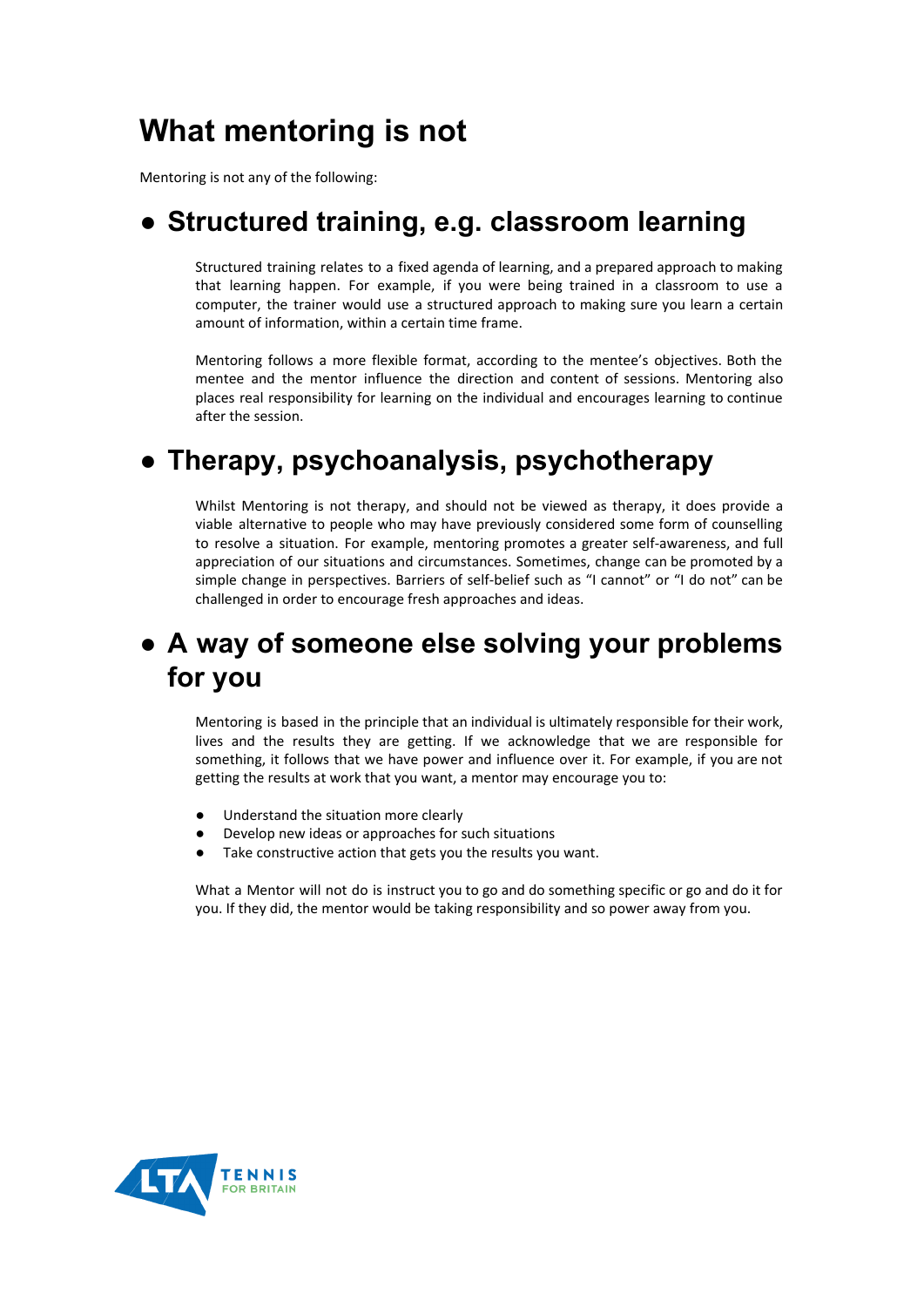## **What you can expect from your me your mentor**

The role of mentor provides a kind of support distinct from any other. I will focus solely on your situations with the kind of attention and commitment that you rarely experience elsewhere.

I will listen to you, with a genuine curiosity to understand who you are, what you think and generally how you experience the world. I will reflect back to you, with the kind of objective assessment that creates real clarity. I will offer models, techniques and frameworks to support your development. During conversations, I will encourage you to rise to challenges, overcome obstacles and get into action.

A mentoring relationship is like no other, simply because of its combination of objective detachment and commitment to the goals of the individual.

Because the relationship is based on trust and openness, the contents of our discussions will be confidential.

## **What I will expect from you**

In return, I will encourage you to stay committed to the mentoring process. That means showing up for sessions, taking your own notes where appropriate, and keeping any agreements you make during sessions.

In addition, I encourage you to be open to the potential of mentoring. That means contributing to conversations honestly and openly. For example, if something is not working, I need to know. If you have concerns or problems, voice them. If you know why a problem is occurring, say so. The strength and power of mentoring relates strongly to the level of openness and trust between us.

# **Setting Goals for your 1-2-1 mentoring Programme**

In preparation for your mentoring programme, please spend some time reflecting on the following questions. The intention here is to help you identify some key objectives that you would like to achieve from the mentoring programme with me.

- What are your current challenges?
- What work issues are currently on your mind?
- What is keeping you awake at night?
- What do you fear most? (How do those fears affect your behaviour?)
- What does success mean for you?
- In 6 months' time how would I like to be behaving differently at work?
- If this mentoring programme was successful, how would you know? What would others be saying?

When we meet for our first conversation, the initial focus will be to discuss: